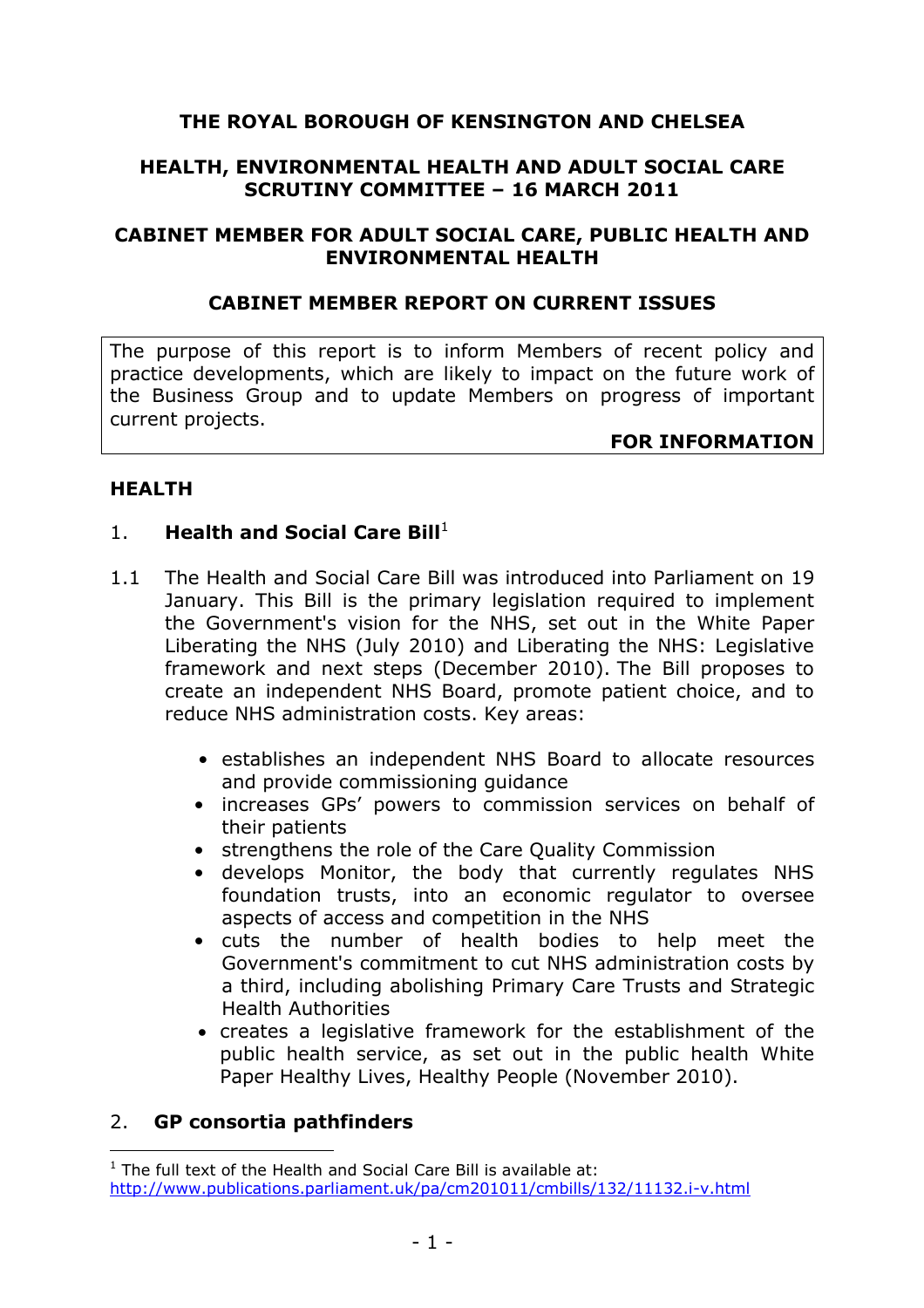2.1 Kensington & Chelsea GP Commissioning Consortium, Victoria Commissioning Consortium (Westminster) and Central London Healthcare (Westminster) were three of the second wave of GP consortia pathfinders selected in January 2011. The pathfinder groups will work together to manage their local budgets and purchase services for patients direct with other NHS colleagues and local authorities.

| <b>Kensington &amp; Chelsea GP Commissioning Consortium</b>  |
|--------------------------------------------------------------|
| Geographical area: Royal Borough of Kensington & Chelsea     |
| Number of practices: 42                                      |
| Population size: 185,000                                     |
| <b>Central London Healthcare (Westminster)</b>               |
| Geographical area: London Borough of Westminster (not entire |
| borough)                                                     |
| Number of practices: 23                                      |
| Population size: 133,947                                     |
| Victoria Commissioning Consortium (Westminster)              |
| Geographical area: London Borough of Westminster (not entire |
| borough)                                                     |
| Number of practices: $8 (+ 1$ associate)                     |
| Population size: 48,182                                      |

## 3. **David Cameron and Andrew Lansley visit St Charles**<sup>2</sup>

- 3.1 Prime Minister David Cameron joined the Health Secretary Andrew Lansley at the St Charles' Centre for Health and Wellbeing in North Kensington on 31 January 2011. They met members of the Kensington and Chelsea Practice Based Commissioning group and questioned local GPs charged with driving forward his Government's NHS reforms.
- 3.2 Among the questions Mr Cameron posed to the group were how they planned to work collaboratively with secondary care. The group's chairman Dr Mark Sweeney said their consortium was fortunate enough to have a constructive relationship with their hospital colleagues. "I don't think there's any animosity", he said. "We work together rather than against each other."
- 3.3 Mr Cameron also asked the GPs how they planned to make use of the voluntary and private sector in the newly competitive marketplace. Consortium member Dr Fiona Butler said the reforms provided "a really good opportunity" to look at different providers.

 $\overline{a}$ 

<sup>&</sup>lt;sup>2</sup> Pulse: Cameron meets GP pathfinders to discuss reforms <http://www.pulsetoday.co.uk/story.asp?sectioncode=35&storycode=4128380&c=2>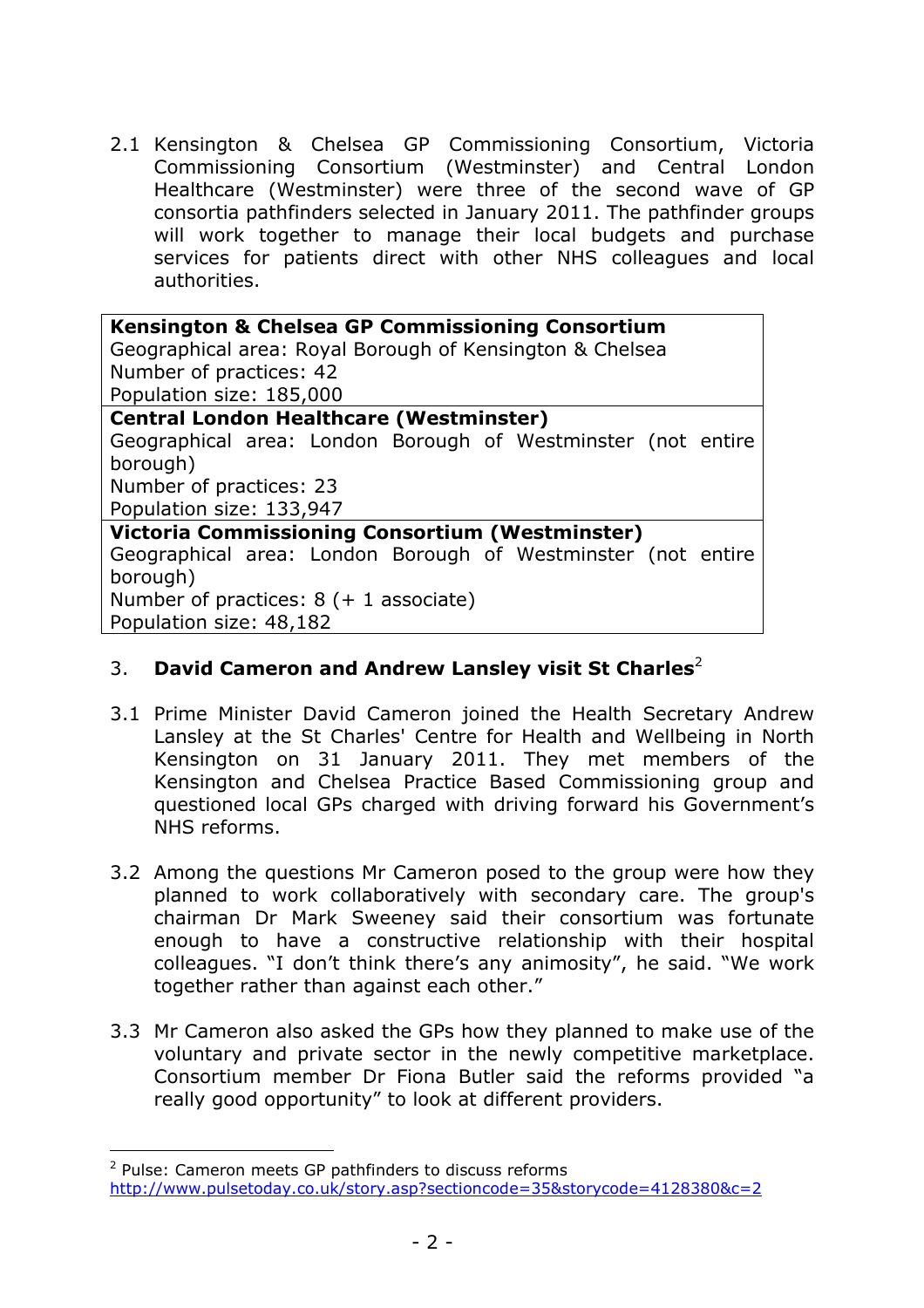## 4. **North West London Strategic Commissioning and QIPP Plan 2014/15**

- 4.1 The NHS in North West London need to close a projected £1,014m funding gap between available resources and "doing nothing" by  $2014/15$ <sup>3</sup>
- 4.2 "£0.7bn of the funding gap should be realised from real terms cuts in prices paid to providers (e.g. national tariff), leaving £0.3bn to be found through Commissioners managing demand and commissioning different care pathways. NHS Kensington & Chelsea's share of this funding gap is £14m (in 20011-12). $14^4$
- 4.3 The Guardian (31 January) reported a spokesman for North West London saying no measures to close hospitals were contemplated "right now".<sup>5</sup>
- 4.4 NHS Kensington and Chelsea have a Quality, Innovation, Productivity and Prevention (QIPP) $^6$  plan 2011/12 which sets out ways to improve the quality of care while making efficiency savings.

## 5. **Planned Procedures with a Threshold**<sup>7</sup>

 $\overline{a}$ 

- 5.1 The NHS in North West London have developed a NWL-wide policy for applying thresholds for procedures. There was extensive clinical engagement with NW London clinicians. Criteria and thresholds for individual treatments are included, where appropriate.
- 5.2 This policy is to aid patients receiving only the most clinically optimal treatments and interventions are more equitable across NWL. The policy should also ensure more efficient use of resources. There will be savings through decommissioning of cosmetic and limited benefit procedures. Initial analysis carried out on the top 10 high expenditure

<http://www.dh.gov.uk/en/Healthcare/Qualityandproductivity/QIPP/index.htm>  $7$  The paper "Planned Procedures with a Threshold" was ratified by the NHS Kensington and Chelsea Board on 25 January

 $3$  This scenario, that uses assumptions reflecting local circumstances, is on page 37 of "North West London Strategic Commissioning and QIPP Plan 2014/15 (15 December 2010)"

[http://hillingdonlink.org.uk/wp-content/uploads/2010/12/NWL-Approved-Strategic](http://hillingdonlink.org.uk/wp-content/uploads/2010/12/NWL-Approved-Strategic-Commissioning-and-QIPP-Plan-2011_14-Main-Document-20101215-FINAL.pdf)-[Commissioning-and-QIPP-Plan-2011\\_14-Main-Document-20101215-FINAL.pdf](http://hillingdonlink.org.uk/wp-content/uploads/2010/12/NWL-Approved-Strategic-Commissioning-and-QIPP-Plan-2011_14-Main-Document-20101215-FINAL.pdf) <sup>4</sup> NHS Kensington and Chelsea's Draft QIPP plan 2011/12

<sup>&</sup>lt;u><http://www.kensingtonandchelsea.nhs.uk/media/78327/2.1-qipp-plan2011-12.pdf></u><br><sup>5</sup> Guardian article: Paper warns reforms mean £1bn gap in £3.5bn local health budget <http://www.guardian.co.uk/politics/2011/jan/31/paper-reforms-local-health-budget> <sup>6</sup> More information on QIPP is available at the DH website:

<http://www.kensingtonandchelsea.nhs.uk/media/84758/2.3-ppwt-policy.pdf>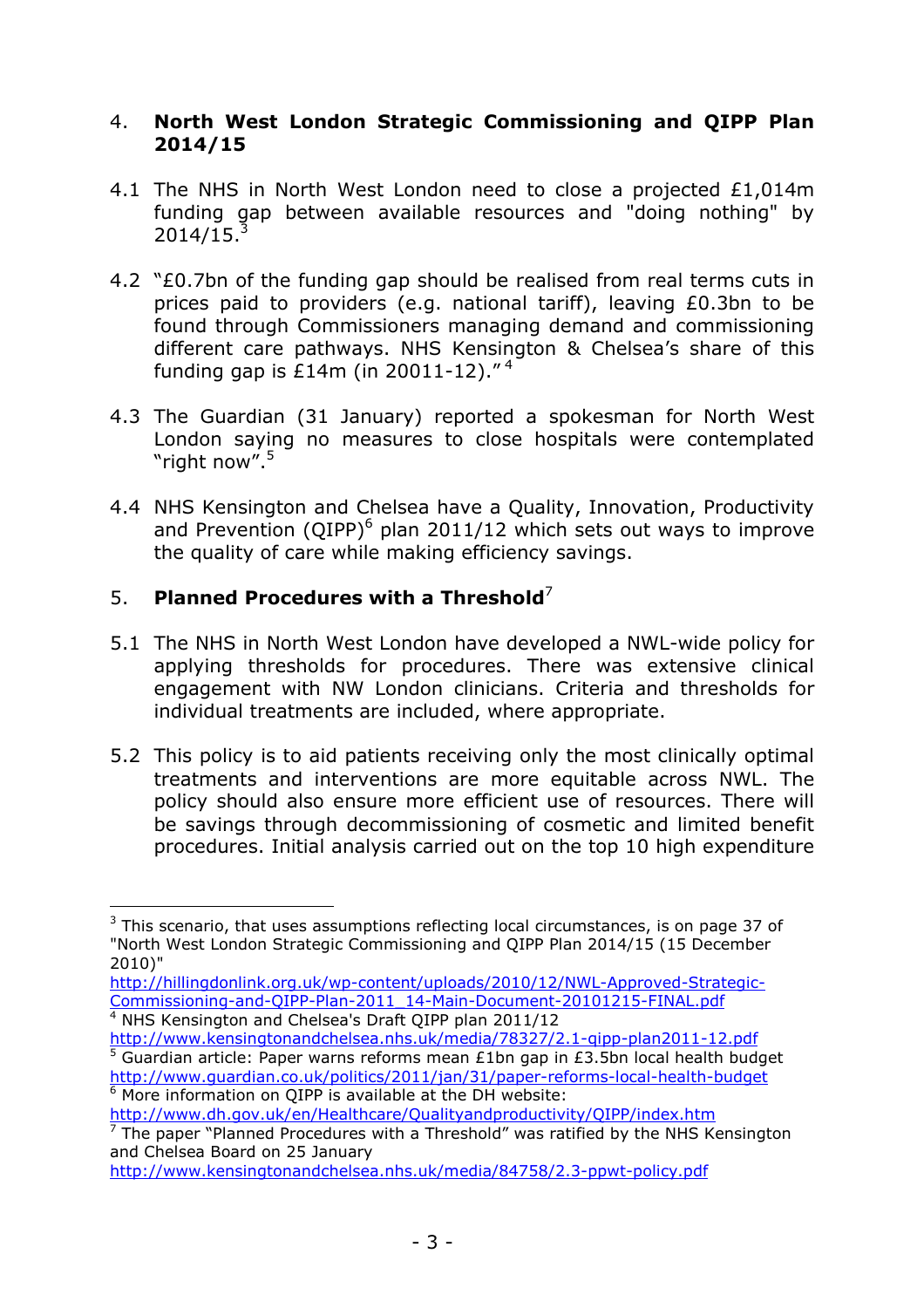procedures shows there is a potential saving in NWL of £5.3- 7.7million.

- 5.3 The total number of procedures recommended for inclusion in the new policy is 84. Examples from the policy:
	- funding just one cycle of IVF when the national guidance is for three cycles<sup>8</sup>.
	- presence of co-morbidities should determine speed at which a patient is referred for bariatric surgery, not just Body Mass Index.
	- reduction in procedures on varicose veins (potential saving to NWL of £2.3million).
	- homeopathy not funded.
	- cataract surgery was offered for a symptomatic cataract now to be considered for patients with a best corrected visual acuity of 6/9 or worse in either the first or second eye.
	- tighter criteria for male circumcision and to non-core gender dysphoria interventions.
- 5.4 The NWL-wide list of interventions thresholds was approved by NWL Joint Committee of PCTs in December 2010. NHS Kensington and Chelsea Board on 25 January 2011 ratified the NHS NWL "Planned Procedures with a Threshold Policy".

## 6. **'No health without mental health': A cross-Government mental health outcomes strategy for people of all ages<sup>9</sup>**

6.1 The "No health without mental health" strategy outlines how a new emphasis on early intervention and prevention will help tackle the underlying causes of mental ill-health. It sets out how the Government will work with the NHS, local government and the third sector to help people recover and challenge stigma. A briefing paper on the mental health strategy has been circulated to Members of this committee.

# 7. **Improving Outcomes - A Strategy for Cancer**<sup>10</sup>

 $\overline{a}$ 

<sup>&</sup>lt;sup>8</sup> Letter from David Flory dated 11th January 2011 updating PCT commissioners on the Coalition Government's position on the provision of infertility treatment [http://www.dh.gov.uk/en/Publicationsandstatistics/Lettersandcirculars/Dearcolleaguel](http://www.dh.gov.uk/en/Publicationsandstatistics/Lettersandcirculars/Dearcolleagueletters/DH_123404)ett

[ers/DH\\_123404](http://www.dh.gov.uk/en/Publicationsandstatistics/Lettersandcirculars/Dearcolleagueletters/DH_123404)<br><sup>9</sup> "No health without mental health" strategy documents and accompanying resources are on the Internet at:

<http://www.dh.gov.uk/en/Healthcare/Mentalhealth/MentalHealthStrategy/index.htm>

<sup>10</sup> Department of Health: Improving outcomes: a strategy for cancer [http://www.dh.gov.uk/en/Publicationsandstatistics/Publications/PublicationsPolicyAndG](http://www.dh.gov.uk/en/Publicationsandstatistics/Publications/PublicationsPolicyAndGuidance/DH_123371)ui [dance/DH\\_123371](http://www.dh.gov.uk/en/Publicationsandstatistics/Publications/PublicationsPolicyAndGuidance/DH_123371)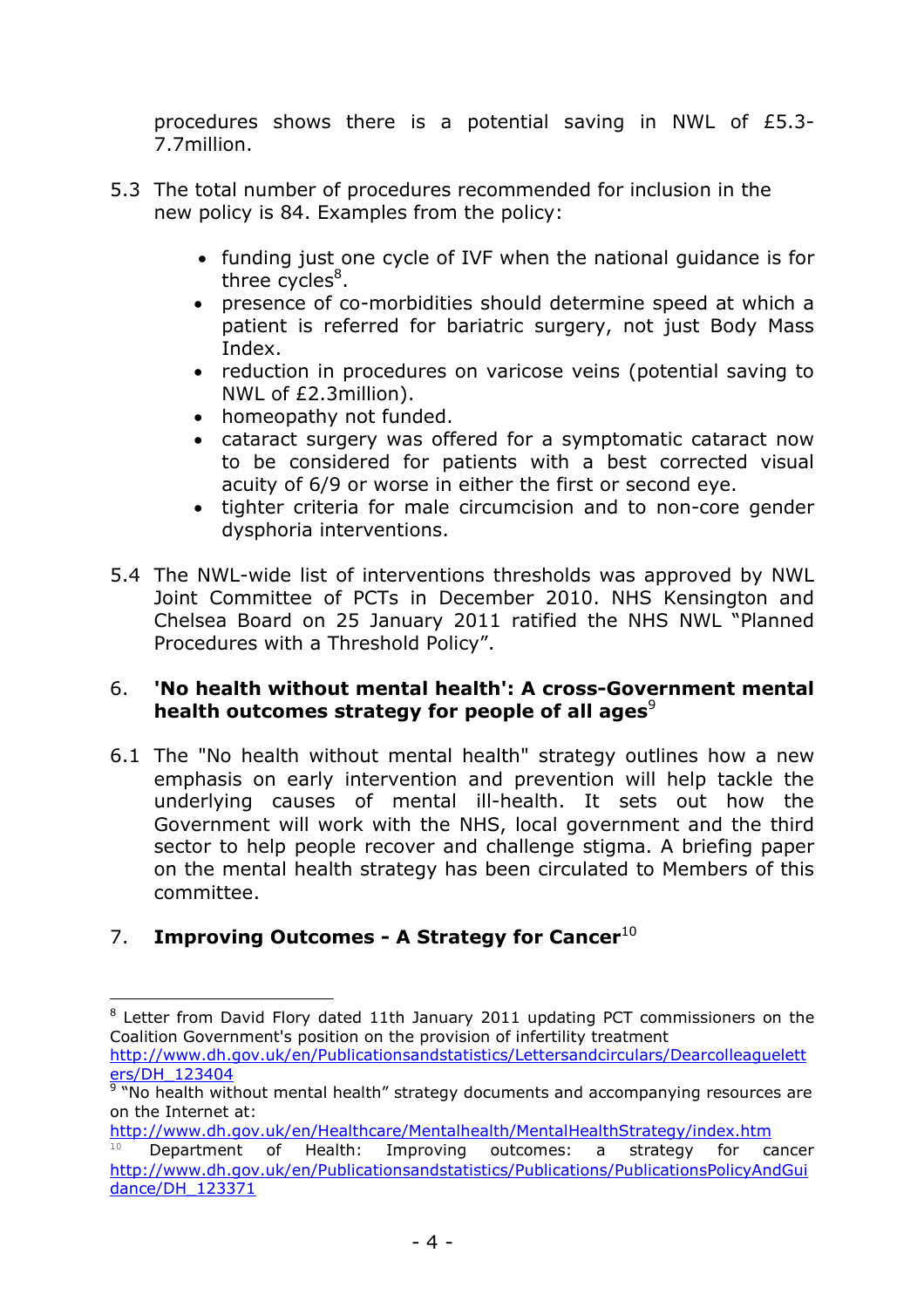- 7.1 The coalition government published a new cancer strategy in January 2011 which it believes could save up to 5,000 lives a year. "Improving Outcomes - A Strategy for Cancer" is backed by more than £750 million over four years and includes plans for earlier diagnosis of cancer, improving awareness of the signs and symptoms of cancer, and extending the NHS screening programmes. The government also wants to improve access to treatment, care and support and is investing in extra diagnostic tests and increased access to radiotherapy.
- 7.2 Healthcare for London published "Cancer Services Case for Change" $11$  in March 2010. The overarching theme was that the lack of progress in implementing coordinated cancer services across London meant services may be excellent in some instances, but often provide patients with fragmented care. The document said there was a need to learn from the best performing trusts in London and those nationally. At the centre of change will need to be the integrated commissioning of all cancer services, given most services are highly dependent on each other.
- 7.3 A new Ambulatory Care Centre $12$  at The Royal Marsden was opened in November 2010<sup>13</sup>. It is one of the only facilities in the UK providing this care service for cancer patients in a dedicated unit. Built in the heart of their hospital in Chelsea, this new high-tech centre will have a major impact on how patients experience their oncology treatment.

# **ADULT SOCIAL CARE**

 $\overline{a}$ 

## 8. **Update on Taxicard Scheme**

8.1 The Taxicard scheme is run on our behalf by London Councils. In 2010 London Councils put forward a number of proposals to reduce the increasing spend on the taxicard scheme. It was decided to adopt the following proposals:

 $11$  Healthcare for London's "Cancer Services - Case for Change" is available on the Internet at:

[http://www.healthcareforlondon.nhs.uk/assets/Cancer/HealthcareforLondon\\_Cancer](http://www.healthcareforlondon.nhs.uk/assets/Cancer/HealthcareforLondon_Cancer-services-case-for-change.pdf)[services-case-for-change.pdf](http://www.healthcareforlondon.nhs.uk/assets/Cancer/HealthcareforLondon_Cancer-services-case-for-change.pdf) 

Also, a "Case of Change - in Brief" is available at: [http://www.healthcareforlondon.nhs.uk/assets/Cancer/HealthcareforLondon\\_Cance](http://www.healthcareforlondon.nhs.uk/assets/Cancer/HealthcareforLondon_Cancer-services-case-for-change_In-brief.pdf)r[services-case-for-change\\_In-brief.pdf](http://www.healthcareforlondon.nhs.uk/assets/Cancer/HealthcareforLondon_Cancer-services-case-for-change_In-brief.pdf)

<sup>&</sup>lt;sup>12</sup> Ambulatory care is any medical care delivered on an outpatient basis.

 $13$  Press release: New state-of-the-art Ambulatory Care Centre opens <http://www.royalmarsden.nhs.uk/news-events/news/20101103>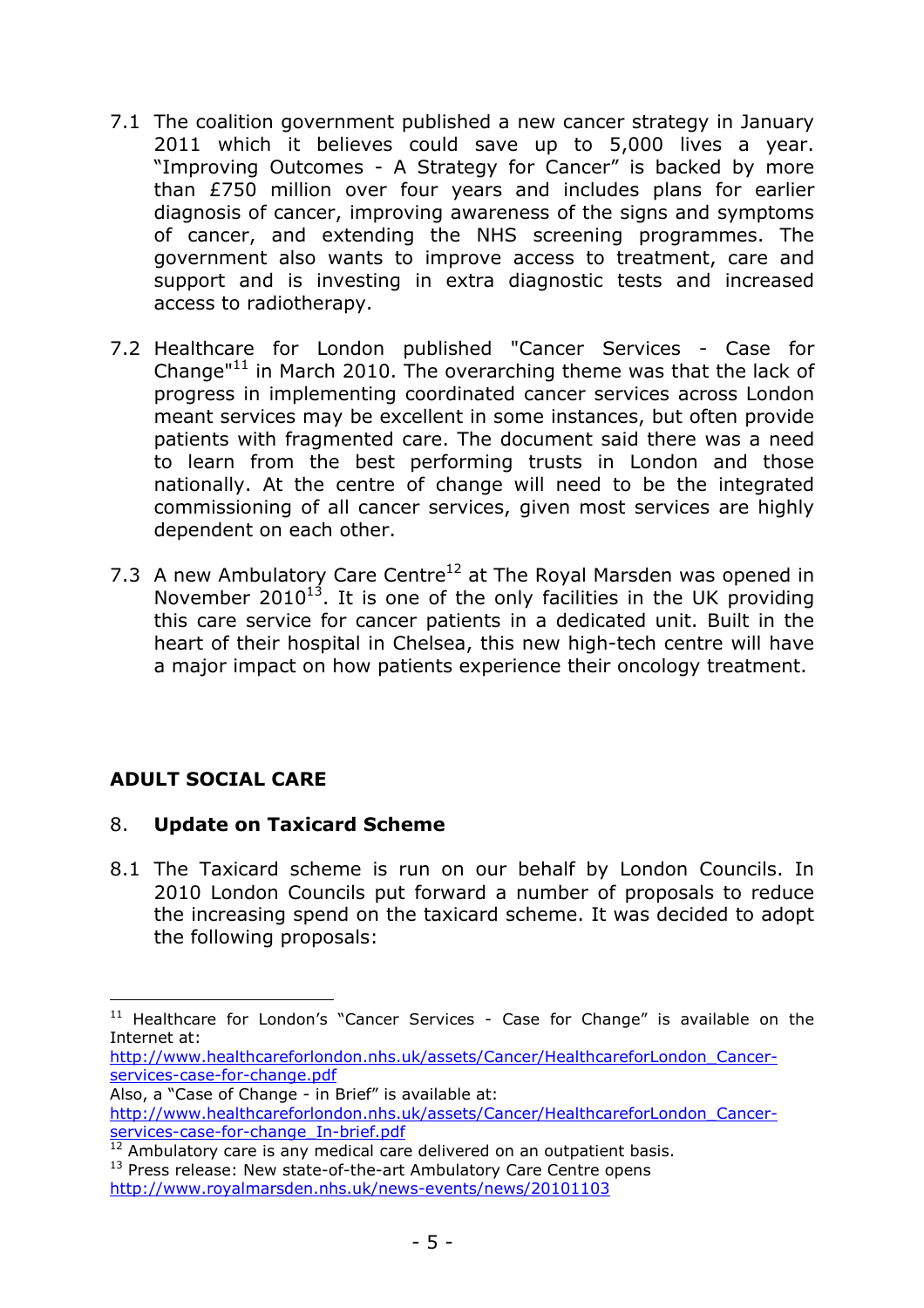- 1. An increased member contribution from £1.50 to £2.50
- 2. A decreased subsidy in each trip, so the subsidy covers a reduced length of trip
- 3. Membership suspended till end of March 2011.
- 8.2 The Accessible Transport Service (ATS) has continued to process new membership applications, forwarding them to London Councils, and advising that membership is frozen until the end of March. However, LC has indicated they will process any backlog from  $1<sup>st</sup>$ April 2011.
- 8.3 London Councils wrote to all Taxicard members to advise them of the detailed reductions to the scheme. Anticipating considerable concern and contact from members, the Council set up a helpline number to answer queries and monitor calls. Since the start of the year, there have been approximately 200 calls from the public with one complaint received. These calls have been directed through the Access and Advice Contact Centre in Customer Services. The main reason residents have called is to clarify what the changes will mean for them and for an explanation of what extra charges they will be paying. There has been little or no comment regarding the reason for the increases.

## 9. **National Drug Strategy 2010**

- 9.1 The Drug Strategy 2010 was published following a consultation with stakeholders. It is different to strategies produced by the previous Government in part due to the different perspective current Ministers have of the role of Government from their predecessors. There is a strong sense that target driven approaches need to be abandoned in favour of localisation.
- 9.2 The overarching aims of the strategy are to reduce illicit and other harmful drug use and increase the numbers recovering from their dependence. The work of the strategy is structured around three themes:
	- 1. Reducing demand
	- 2. Restricting supply
	- 3. Building recovery in community
- 9.3 In terms of reducing demand and building recovery in communities, the local DAAT is already meeting many of the objectives set out. These include:
	- Providing young people with access to specialist workers within the youth services and schools to support the information and advice offered;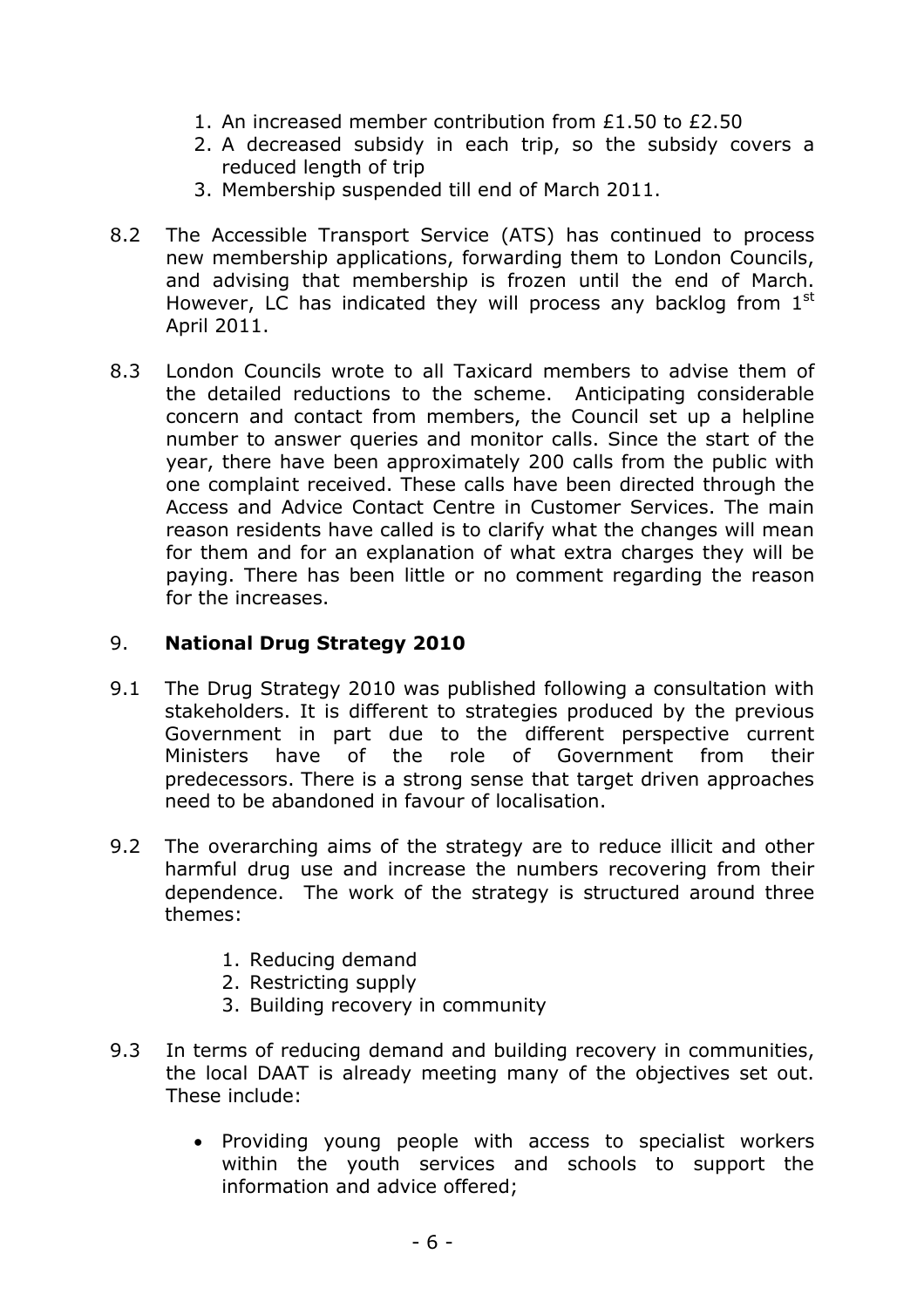- Targeted services based in the youth services and a specialist prevention and diversion services and a specific youth justice initiative is in place;
- Multi agency packages of care for young people and offer transitional arrangements into adult services. The DAAT is delivering this through specifically commissioned services and joint working between child protection and the specialist substance use services;
- Developing a drug and alcohol management plan with key housing providers;
- Working alongside mental health to enhance the diversion services;
- Starting to progress the procurement of a joint DIP service across two boroughs.
- 9.4 Transitional funding may be available to build capacity within the voluntary and community groups and social enterprises to support them in becoming future service providers. The local services users drug reference group (SUDRG) is aiming to become a social enterprise which is already helping individuals in recovery and starting their recovery journey through the peer led initiatives already established to build on the skills and employability focus.

## 10. **Update on the proposal to close the EPICS Day Centre**

- 10.1 Since 6 January 2011 the Council has been consulting widely on a proposal to close the EPICS Day Centre. The closure was proposed as a result of reduced demand on day centre places, the availability of places in other centres and the high cost of running EPICS in a very large building at a time when the Council has reduced budgets.
- 10.2 As well as a range of public meetings, every person with an assessed need for care services who attends EPICS has had an individual review. This has given people a chance to express their views and to explain what sort of alternative service they would need. Comments have also been received from voluntary sector organisations, NHS professionals and people who use EPICS as a drop-in facility.
- 10.3 A report about the consultation came to the Scrutiny Committee on  $27<sup>th</sup>$  January so that the Committee had an early opportunity to comment on this proposal, the process of consultation and related issues.
- 10.4 If the centre were to close the Council would make alternative arrangements for around 50 people who need varying degrees of support. There is a wider group of people who are not eligible for adult social care funding but who nevertheless benefit from the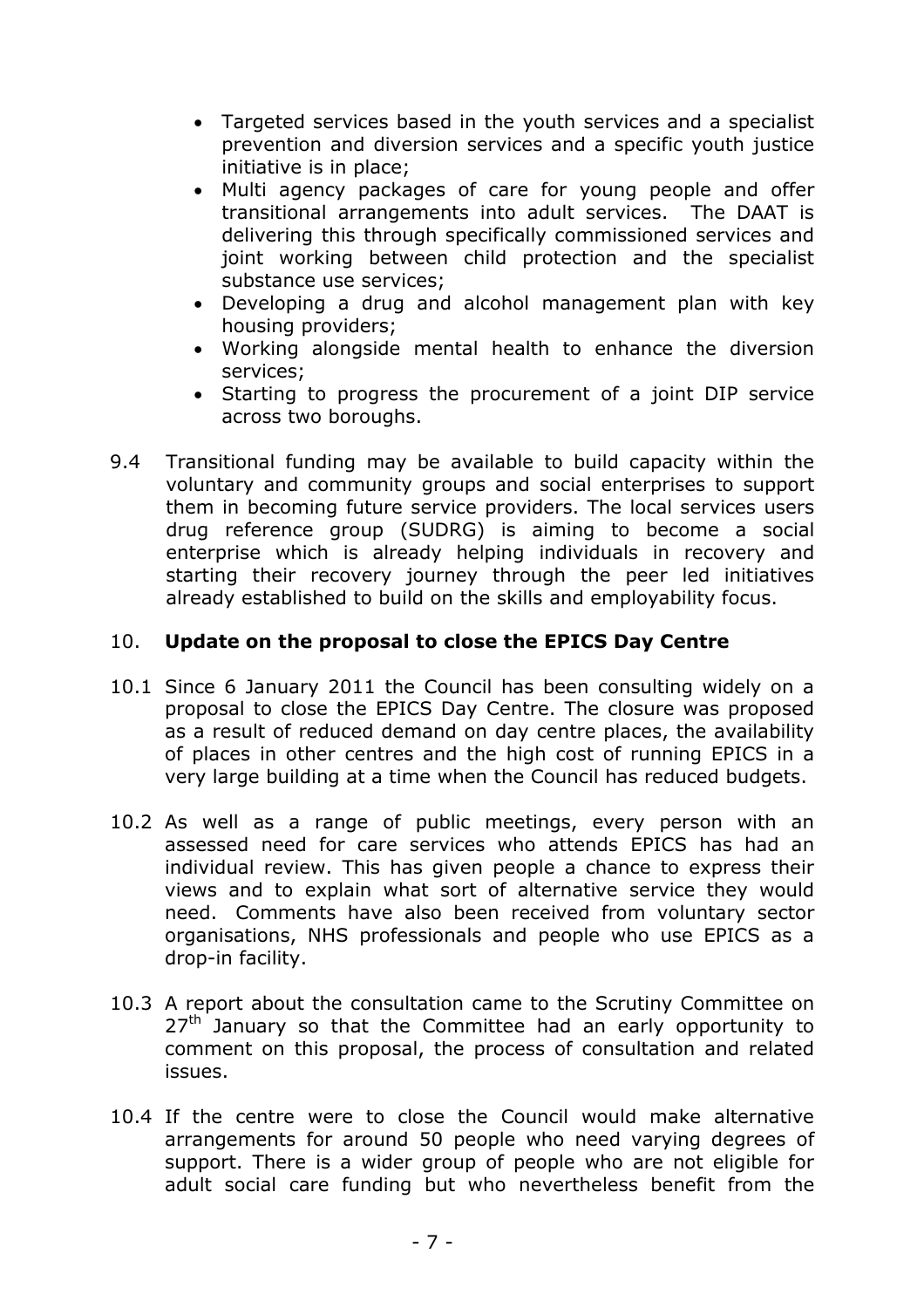services provided via the drop-in. The Council is in discussion with local voluntary and community groups to see how alternative services could be arranged in the local area.

- 10.5 Discussions are underway with alternative providers of day centre places and it is clear that the majority of people with high support needs could be offered an equivalent level of service.
- 10.6 This is a Cabinet Member decision and the Key Decision Report will include a full account of the issues raised during the period of consultation and the steps the Council can take to address these. A "frequently asked questions" leaflet is being produced and will be distributed to all those who have taken part in the consultation.
- 10.7 Some of the points raised so far include:
	- Many older people can be isolated and find it difficult to use other facilities in the community.
	- People who attend have a sense of community, appreciate the building as a local facility and would be concerned at its loss.
	- Some valued local community groups use rooms in the building and they would need to find an alternative.
	- People value a day centre that can provide a range of activities, some health services, a hairdressing facility and a hot meal.
	- People who have high support needs must be supported by skilled staff who have a positive and caring attitude.
	- Family carers who depend on the service to support them to continue caring, were concerned that alternative centres would not be able to offer the equivalent level of care or were too far away.
- 10.8 If a decision is made to close the centre there would need to be transition period to give sufficient notice to staff and to enable individual planning with people who use the service and the alternative providers.

## 11 **Update on the Joint Strategic Needs Assessment (JSNA)**

- 11.1 The Local Government and Public Involvement in Health Act 2007 requires PCTs and local authorities to produce a Joint Strategic Needs Assessment (JSNA) of the health and wellbeing of their local community. The Royal Borough of Kensington and Chelsea and NHS Kensington and Chelsea produced the first JSNA in May 2009. A 'refresh' of the JSNA was carried out in 2011 to ensure the data was as up to date as possible.
- 11.2 The result is two reports and an updated set of factsheets: